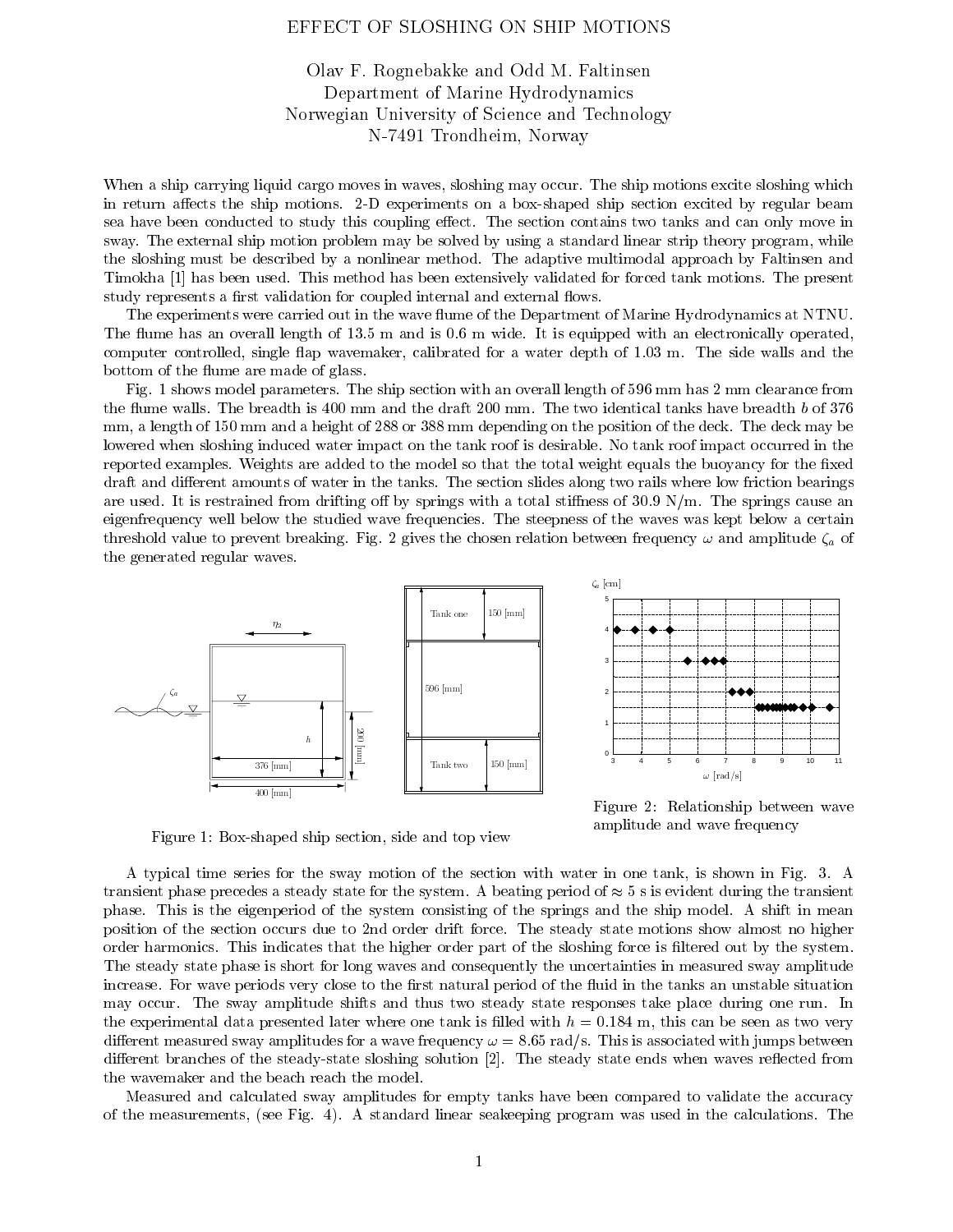experimental results for rigid mass agree well with the computed values.

Fig. 4 illustrates the large effect of the fluid motion inside the tanks. When  $\omega$  is smaller or slightly higher than the lowest linear eigenfrequency  $\sigma_n$  of the fluid motion in the tanks, a sway response lower than for a rigid fluid mass is observed for half-filled tanks. The force resulting from the fluid motion in the tanks acts against the sway excitation force in this case. When  $\omega \approx \sigma_n$  the sway motion is almost zero. For  $\omega$  slightly above  $\sigma_n$ the sway motion increases due to the fluid in the tanks. This behaviour can be qualitatively explained by using a linear model for the sloshing. The phase of the sloshing force shifts  $180^\circ$  when the excitation frequency moves from below to above the first natural frequency.





Figure 3: Example of time history of the sway motion of the ship section.  $\omega = 9.42$  rad/s and  $\zeta_a = 0.015$ m

Figure 4: Sway amplitude for rigid mass and for two tanks filled with  $h = 0.184$  m

The change with wave frequency of the phasing between the forces acting on the model is visually apparent from Fig. 5. The right plot in this figure gives the experimental values for sway motion when one of the tanks is filled with  $h = 0.184$  m. Snapshots show the instantaneous position of the free surface both inside the tank and outside the ship section, for three different wave frequencies. The phasing between the internal and external fluid motion permits to qualitatively understand why the internal fluid motion can either amplify or reduce the ship motion. The phasing is evident from the relative vertical motion of the free surfaces inside and outside the model.



Figure 5: Motion of fluid inside and outside the tank.  $h = 0.184$  m. One tank is filled

An interesting phenomenon is observed for wave frequencies close to the resonance for the fluid motion in the tanks. When the wave front hits the model, a significant sway motion is initiated. This in turn excites sloshing in the tanks, and thus a sloshing force starts to counteract the excitation force from the waves. The sway motion decreases until an equilibrium is reached. At this stage the sway induced sloshing force almost balances the excitation force from the waves. However, since  $\omega \approx \sigma_n$  a very small sway motion causes a violent sloshing response.

Fig. 6 shows experimental and computed values of the sway motion of the model for different filling levels of one or two tanks. The first linear eigenfrequency  $\sigma_n$  is indicated in the plots. Calculated values found by using an analytical linear and nonlinear sloshing solution and a standard linear seakeeping program for the external flow are presented for all cases. The calculations based on the linear sloshing model follow the general trend of the experiments. However, the sway amplitude is consistently over-predicted for frequencies right above  $\sigma_n$ . The reason is that the linear sloshing force is either in phase or exactly 180° out of phase with the position of the model. Actually, the phase transition occurs over a certain range of frequencies. Furthermore, when a large percentage of the sloshing force acts in phase with the mass and added mass forces and works against them, the increased motion results in an increased sloshing force amplitude. When the frequency is equal to  $\sigma_n$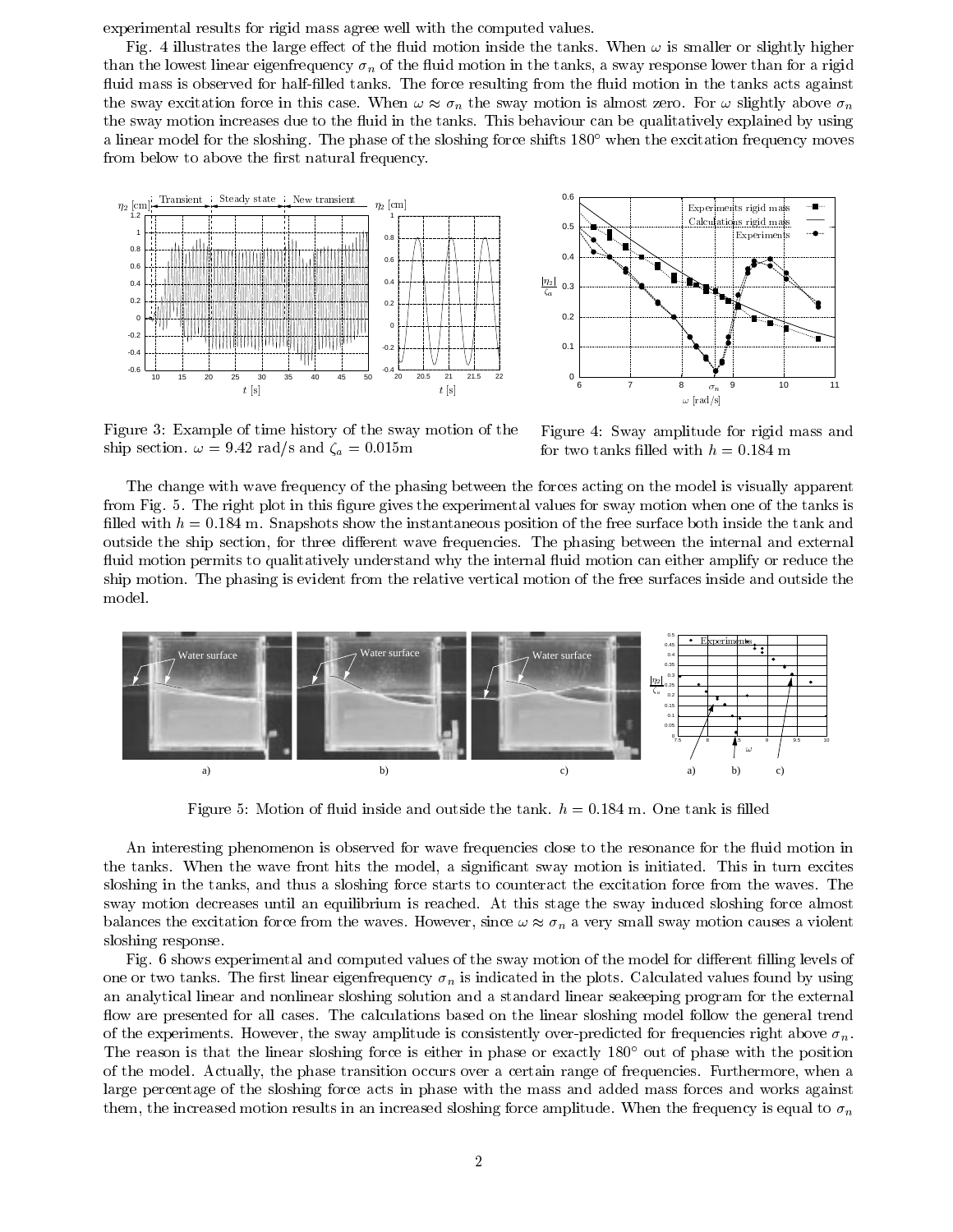

Figure 6: Comparisons between experiments and calculations

in the linear sloshing model the resulting sloshing force is infinite for finite sway motion. The combination of the linear sloshing force with the dynamics of the model cause zero sway for  $\omega = \sigma_n$ , while in reality the sway motion will have a minimum different from zero in the vicinity of  $\sigma_n$ .

The linear sloshing model fails in predicting the frequency of minimum sway motion for the three cases when only one tank is filled, since the large amplitude sloshing at resonance invalidates the assumption of a constant natural frequency for the internal fluid motion. In  $[2]$  it is shown how the first natural frequency varies as a function of the sloshing amplitude. When the filling height h is below the critical value  $h/b = 0.3374$ ,  $\sigma_n$ increases as the amplitude increases. This explains the discrepancy in minimum sway by the linear sloshing model for  $h = 0.094$  m. For  $h = 0.29$  m and 0.184 m, the water level is above the critical depth and consequently the experiments show a minimum below  $\sigma_n$ . When  $h = 0.184$  m and two tanks are filled, the amplitude of the sloshing motion at  $\omega \approx \sigma_n$  is rather small. Hence the linear sloshing model gives an acceptable result.

In the computational results where the nonlinear model is included, the equation of motion Eq. (1) is solved in time and coupled with the nonlinear sloshing model.

$$
(M + A_{22}) \ddot{\eta}_2 + B_{22} \dot{\eta}_2 + C_{22} \eta_2 - F_{\text{exc}}(\zeta_a) - F_{\text{slosh}}(\eta_2) = 0 \tag{1}
$$

In (1) M is structural mass excluding internal fluid mass,  $A_{22}$  and  $B_{22}$  are the frequency dependent added mass and damping due to the external linear flow,  $C_{22}$  is the linear spring coefficient,  $F_{\text{exc}}$  is the horizontal linear wave excitation force and  $F_{\text{slosh}}$  is the horizontal force caused by sloshing. The simulations are prolonged until steady state sway motion is achieved. The external flow model needs justification. A proper linear external model should be based on the methodology presented by Cummins [3] which implies that the radiation force is a function of convolution integrals. This would be needed in order to calculate the transient phase of the external flow and sloshing induced higher order harmonic motions. But several authors, e.g. Adegeest [4], report difficulties in applying such a formulation in practice. Actually the influence of higher harmonics in the sloshing force is negligible. This can be seen from spectral analysis of the sway motion time history. In our case, since we focus on the steady-state motions, the present external force model represents a satisfactory approximation.

By including a nonlinear sloshing model a better agreement between the calculations and the experiments is obtained. For instance a much improved prediction of the minimum sway motion is achieved.

The computed sway amplitudes for two tanks and  $h = 0.184$  m were found to be sensitive to the level of damping chosen for the sloshing motion. Fig. 7 shows how the damping of the internal flow affects the results